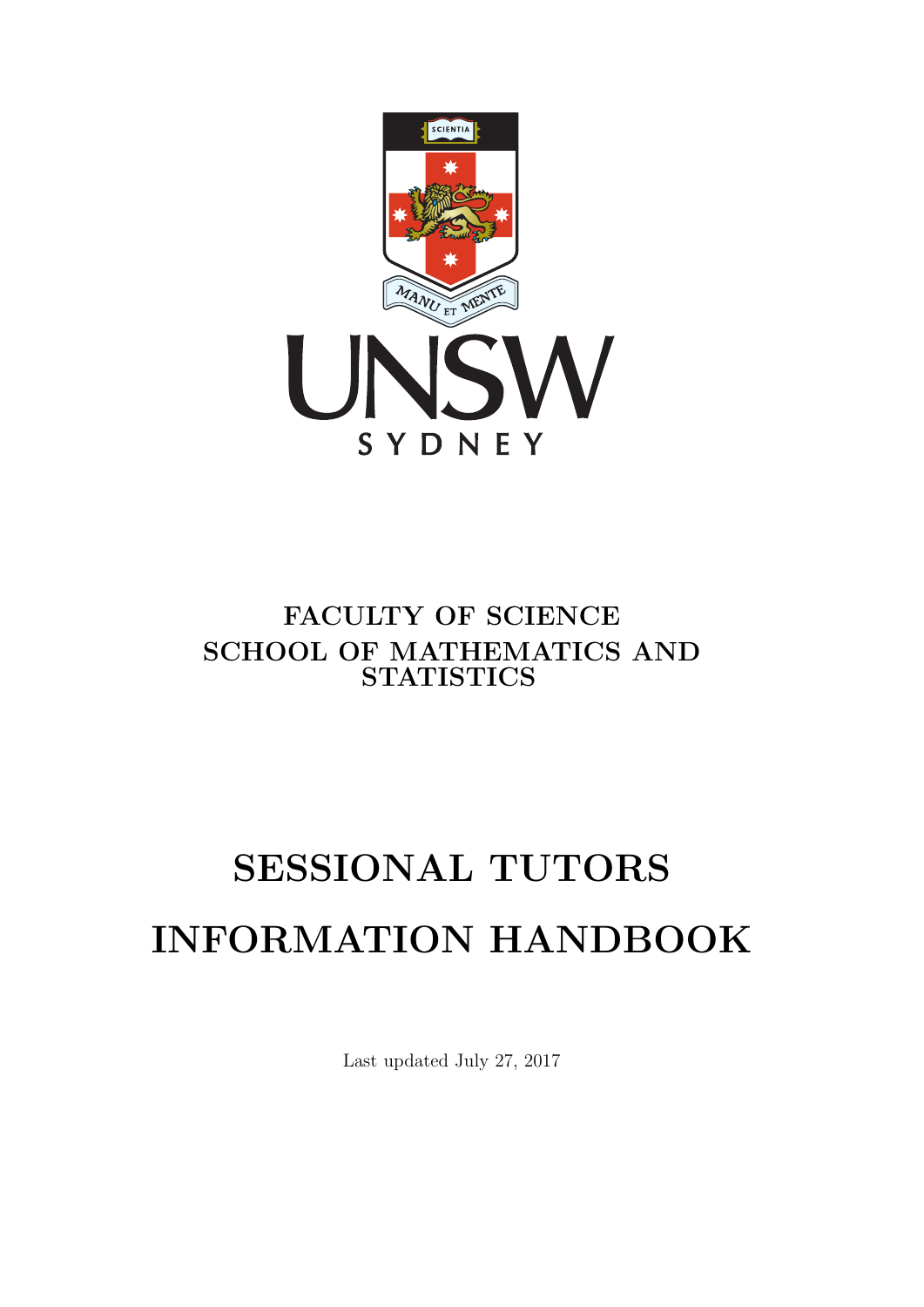# **Contents**

| General information                   | $\overline{\mathbf{4}}$ |
|---------------------------------------|-------------------------|
|                                       | $\overline{4}$          |
|                                       | $\overline{5}$          |
|                                       | $\overline{5}$          |
|                                       | $\overline{5}$          |
|                                       | 6                       |
|                                       | 7                       |
|                                       | 7                       |
|                                       | $\overline{7}$          |
|                                       | 7                       |
|                                       | 8                       |
|                                       | 8                       |
|                                       | 8                       |
|                                       | 8                       |
|                                       | 8                       |
|                                       | 9                       |
|                                       | 10                      |
|                                       | 10                      |
|                                       | 11                      |
| ${\rm Tutorials}$                     | 11                      |
| Troubleshooting                       | 17                      |
|                                       | 17                      |
|                                       | 18                      |
|                                       | 20                      |
| <b>Our Equity Policy</b>              | 20                      |
| Teaching surveys                      | 21                      |
| <b>WH&amp;S Policy and Procedures</b> | 21                      |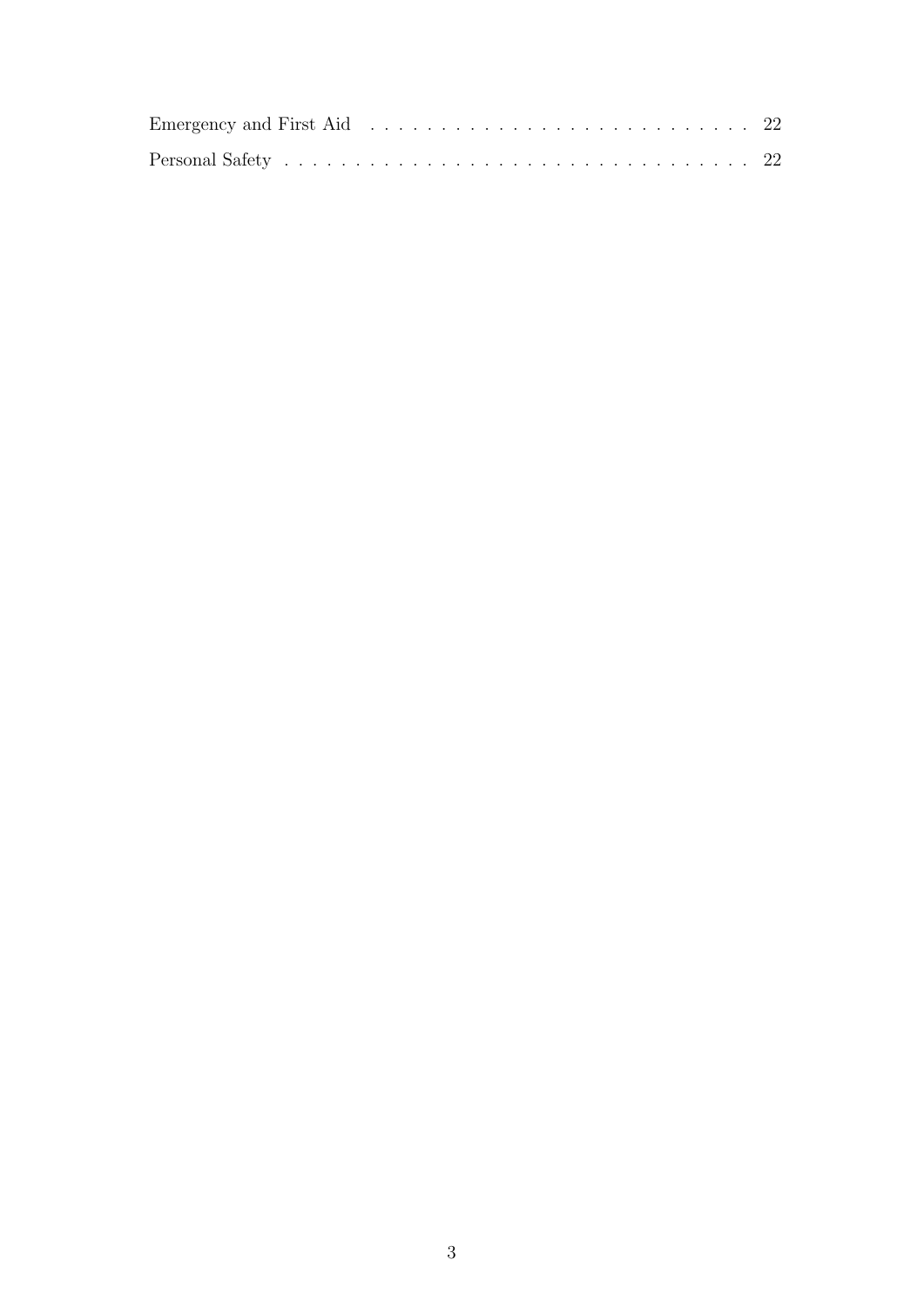# <span id="page-3-0"></span>General information

Welcome to the School of Mathematics and Statistics.

Taking tutorials in Mathematics or Statistics is regarded by the School as a very important part of our teaching and we expect a high standard of teaching and a careful and thoughtful presentation of the material.

Tutorials commence in Week 2 and conclude at the end of Week 13. (Lectures conclude at the end of Week 12.)

We expect all tutors to have carefully prepared the tutorial material for each week and be prepared to answer any student questions. You should think carefully about how to present the ideas in a simple but logically correct manner, and to set our your solutions so that they become good models for students to emulate.

Our courses are generally rather solid and contain quite a deal of material. It is therefore important for you to keep up to date and use the tutorial time wisely. This does not require you to do every question in the booklet, but rather to concentrate on key problems and use the time efficiently.

All tutors must be aware that they are not allowed to engage in private tuition in ANY Mathematics subject. This ruling was the result of the 2011 Enterprise Agreement, so if you are unhappy with this you should contact your Union.

Your main contact persons are:

A/Prof. Norman Wildberger RC-4108, 9385 7098, n.wildberger@unsw.edu.au

Jonathan Kress RC-3703, 9385 7055, j.kress@unsw.edu.au

Chi Mak RC-4073, Ph. 9385 7073, email chi.mak@unsw.edu.au

Student Services, Ms. Markie Lugton RC-3072, 9385 7011, m.lugton@unsw.edu.au

OR the course convenor.

Please note that some of the detail which follows is relevant only to those tutoring First Year Mathematics. If you are tutoring a higher year subject, or MATH1041, then you will need to check some of the details with your course convenor.

## <span id="page-3-1"></span>House keeping

Ms. Markie Lugton will be looking after your contracts and payment forms. She will discuss with you in detail what you need to do.

Pleae make sure that you set up and check your UNSW email address as soon as possible because that is our main means of communication. The School Office can also arrange Library Access, and access to the photocopy room. Please use the photocopiers sparingly. If you are handing out solutions to class tests, then try to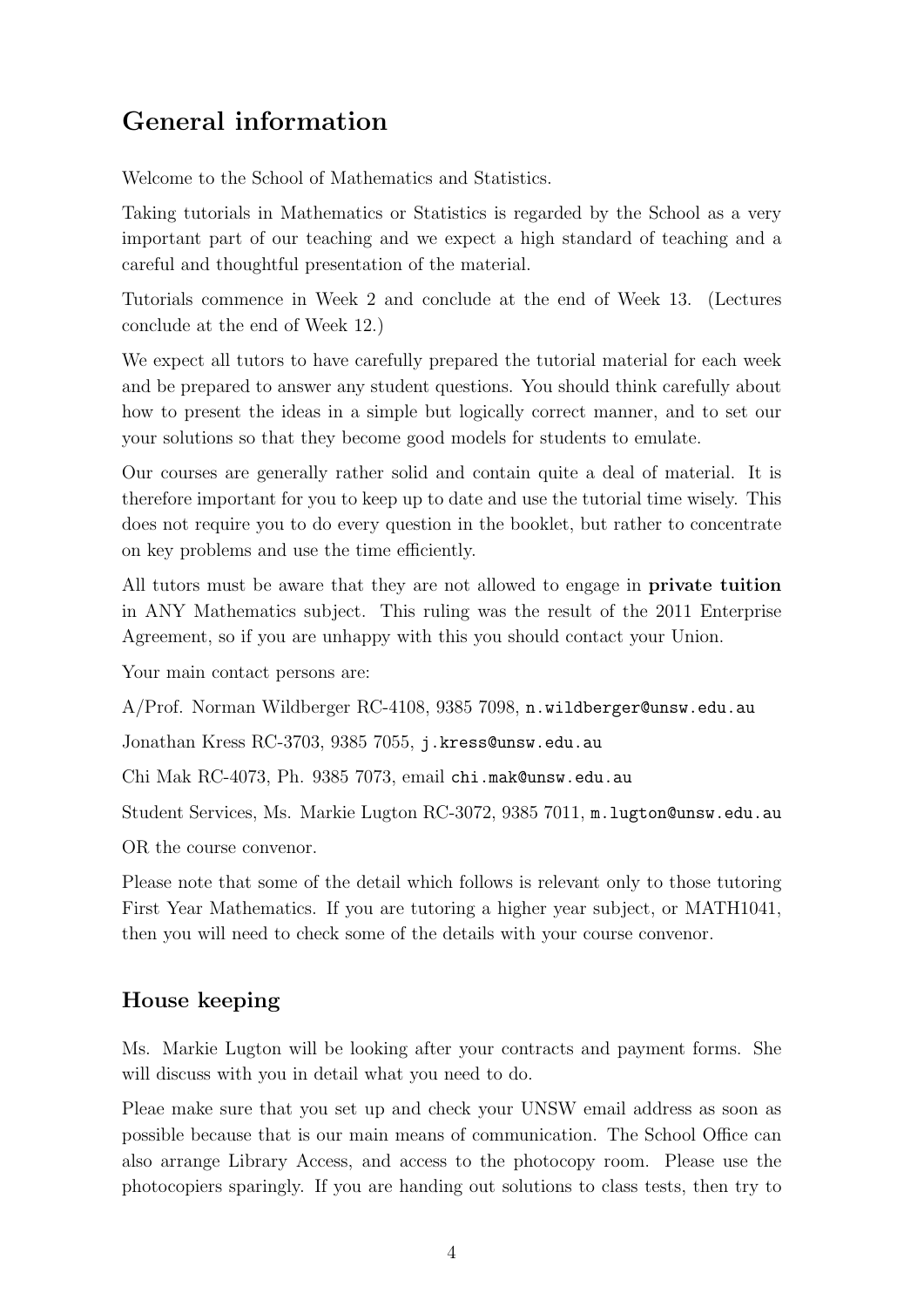fit solutions onto one page. You will also receive information via the pigeonholes in the photocopy room. The School has weekly research seminars which you are welcome to attend.

We have set aside RC-4066 to be used by casual tutors who do not have an office here in the School. Please feel free to make use of it.

You are very welcome to make use of the tea/coffee facilities in the School of Mathematics and Statistics Tea Room. Each Wednesday at 10.45am there is a School morning tea which you are most welcome to attend.

All teaching rooms are supposed to be opened each day. If you are teaching in a room that happens to be locked, contact the School Office.

## <span id="page-4-0"></span>Administration

In addition to teaching, we also require a certain amount of important administration to be performed by the tutors.

## <span id="page-4-1"></span>Course packs

A course pack for the subject you are tutoring is available from the Mail Room on Level 3. (Just under the long bench as you walk in or to the left of the pigeonholes). You will receive in your pigeonhole a provisional roll for each class that you are teaching. Tutorials begin in Week 2 and continue until the end of Week 13. The lectures conclude in Week 12.

At the start of each session you should be clear about the assessment pattern for the course and your role in this.

## <span id="page-4-2"></span>Roll Books

Before the first tutorial you will receive a list of students who are enrolled in your class. For Weeks 2 and 3 use this to record attendence. Do NOT glue or copy this list into your roll. Before the tutorial in Week 4 you will receive an updated list enlarged to the correct size to stick directly into your roll. You must NOT add students to your roll unless they have a note from the Office.

In most classes you will be required to mark the roll each week. This is best done at the end of the tutorial, since students may arrive late. It also provides a deterent for those who may wish to leave early.

In courses where you mark tests you should keep a record of the test marks in the roll. The first year rolls are to be handed in to Student Services at the end of the Session.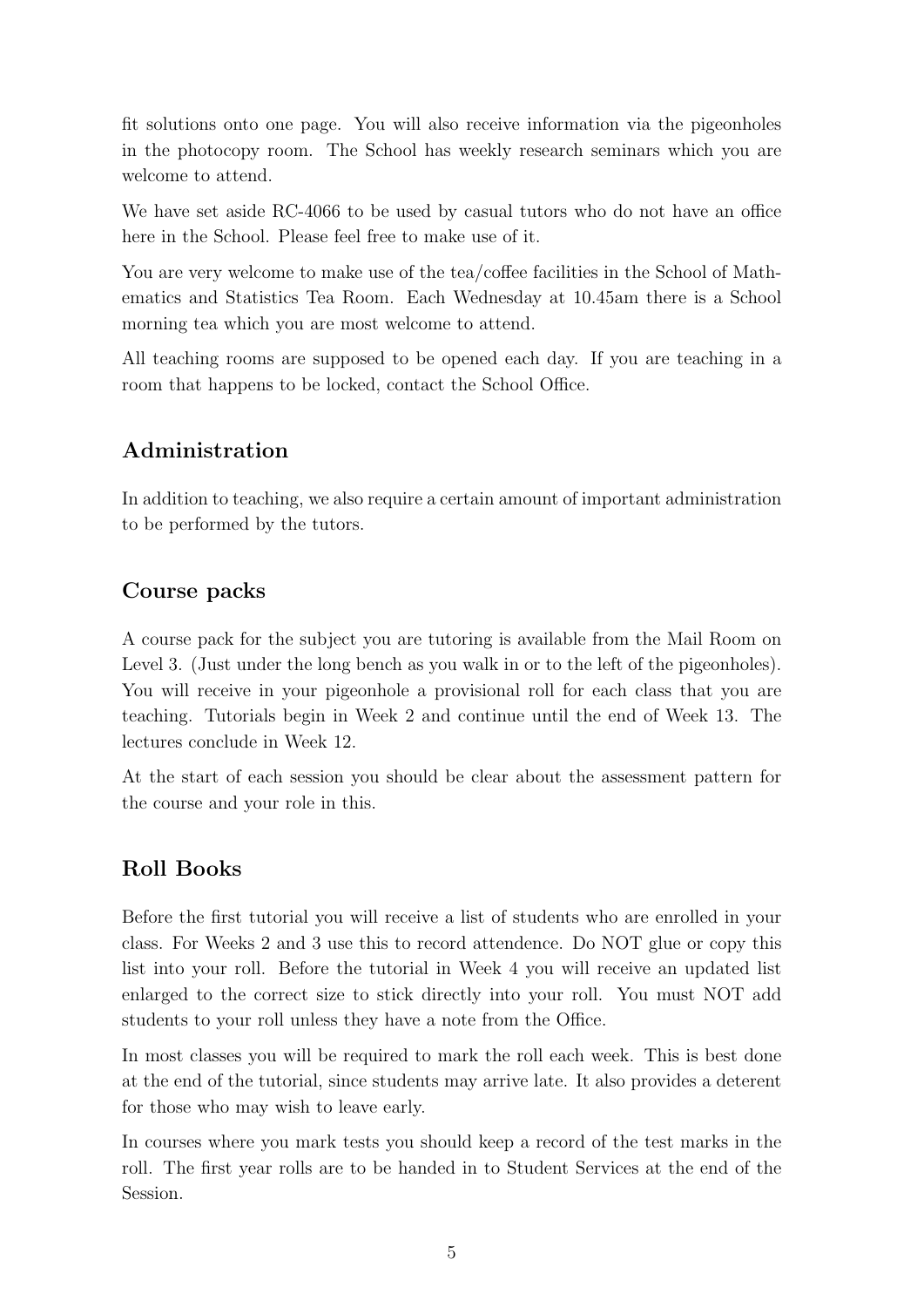## <span id="page-5-0"></span>Class Tests and Marks

In most First Year subjects, there will be class tests held in tutorials or in a special class test class. The dates for the tests are in the course information booklet relevant to the given course.

Students are generally NOT allowed to use calculators in these tests.

If calculators or other aids are allowed, then you will be explicitly told this by the course authority.

Note that

- Students must take each test in their own class.
- Normal exam conditions apply in tests i.e. there should be no talking or communicating between students and no additional material should be on the desk unless explicitly permitted. Note that in most cases students will need to provide their own paper. Students should have their student card (or other clear identification) on the desk. If a student does not have this, you should not be too draconian.

Each test has (at least) two versions for any one time slot. As you will have more than one class, make sure you give the correct test to the class by checking the tutorial code. Papers should be distributed alternately around the room. The question papers will be placed in your pigeon hole at least one day before the test.

Please check before the test that you have the correct tutorial code and a sufficient number of scripts. If you can't find your papers contact the lecturer in charge, course authority or Student Services.

Marks should be entered in the roll book in correctly labelled columns in the correct order as indicated for that subject. Marks must be integer marks (if necessary round **up**). The mark of **zero** is only for those who have submitted work but have been awarded zero. To the student who does not do a test or assignment award A (Absent). If the student shows you a medical certificate for the correct date record M (medical).

In addition to keeping a complete roll book of marks, you will also need to enter marks directly into our Student Record System (SRS).

This is done via the Web Portal.

On any page in the School of Mathematics and Statistics Website, click on the Staff Intranet link at the very bottom of the page and then log in using your zID and zPass. Then click on "Mark Entry" tile. You may need to log in again. You will then see a list of classes you are teaching and the tasks that will need marks entered. Clicking on a task will take you to the mark entry page for that task. Fill in the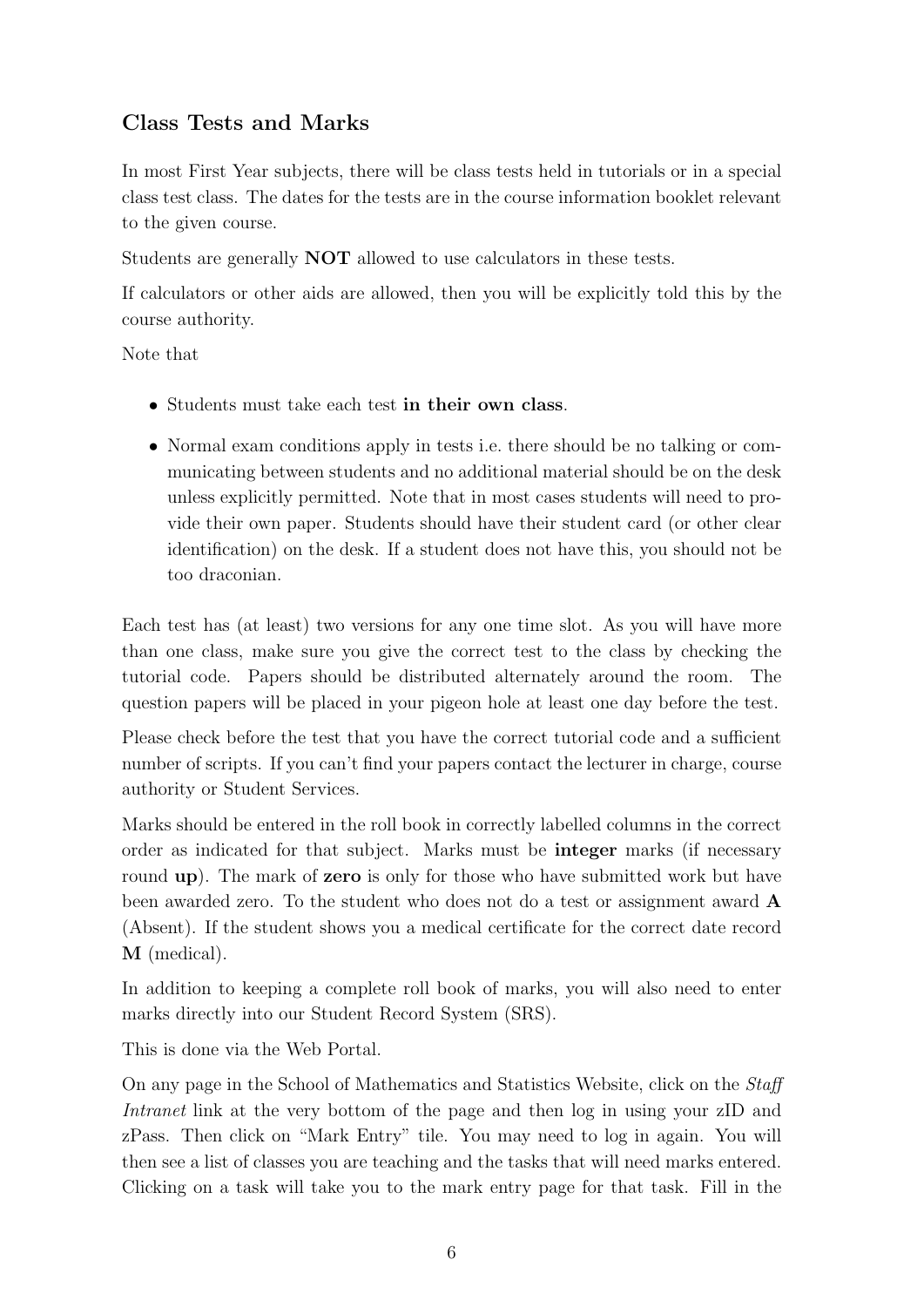marks and click "Submit information". If you need to change a mark, you can return to this page at a later time and enter just the changed mark.

Marks should be entered this way as soon as possible as we want students to be able to check their marks online as early as possible so that errors can be corrected sooner rather than later.

## <span id="page-6-0"></span>Consultation

All full time staff teaching first year tutorials are asked to give a 1 hour consultation time for each 2 tutorials taken. A roster of those available is displayed various notice boards and the School's website. Students seeking extra help could be directed there. If sessional staff wish to tell their students when and where they are available for extra help they can but are not obliged to.

## <span id="page-6-1"></span>Mathematics Drop-in Centre

The School of Mathematics and Statistics runs a Mathematics Drop-in Centre for students needing extra assistance. The location is adjacent to the Main Office on level 3 of the Red Centre and the opening hours are clearly listed there. If you have students who are struggling, they can be referred there. The service is free for all students and is paid for by the School.

## <span id="page-6-2"></span>Tutorial evaluation

You can opt to have an on-line evaluation form available for your class. See Julie Hebblewhite (RC-3088) before the end of session to arrange for this to happen. Results of this survey will be available only to you via myUNSW. You may, if you wish, show your survey results to your mentor. It is advisable that you do (at least) one per Semester over a twelve month period.

## <span id="page-6-3"></span>Preparation

Tutorials are paid on the assumption of 3 hours work: 2 hours of preparation, 1 hour delivery. In some cases, marking is also expected of tutors. This is paid separately. As part of the preparation, tutors should be familiar with the notation and approach currently used in the School.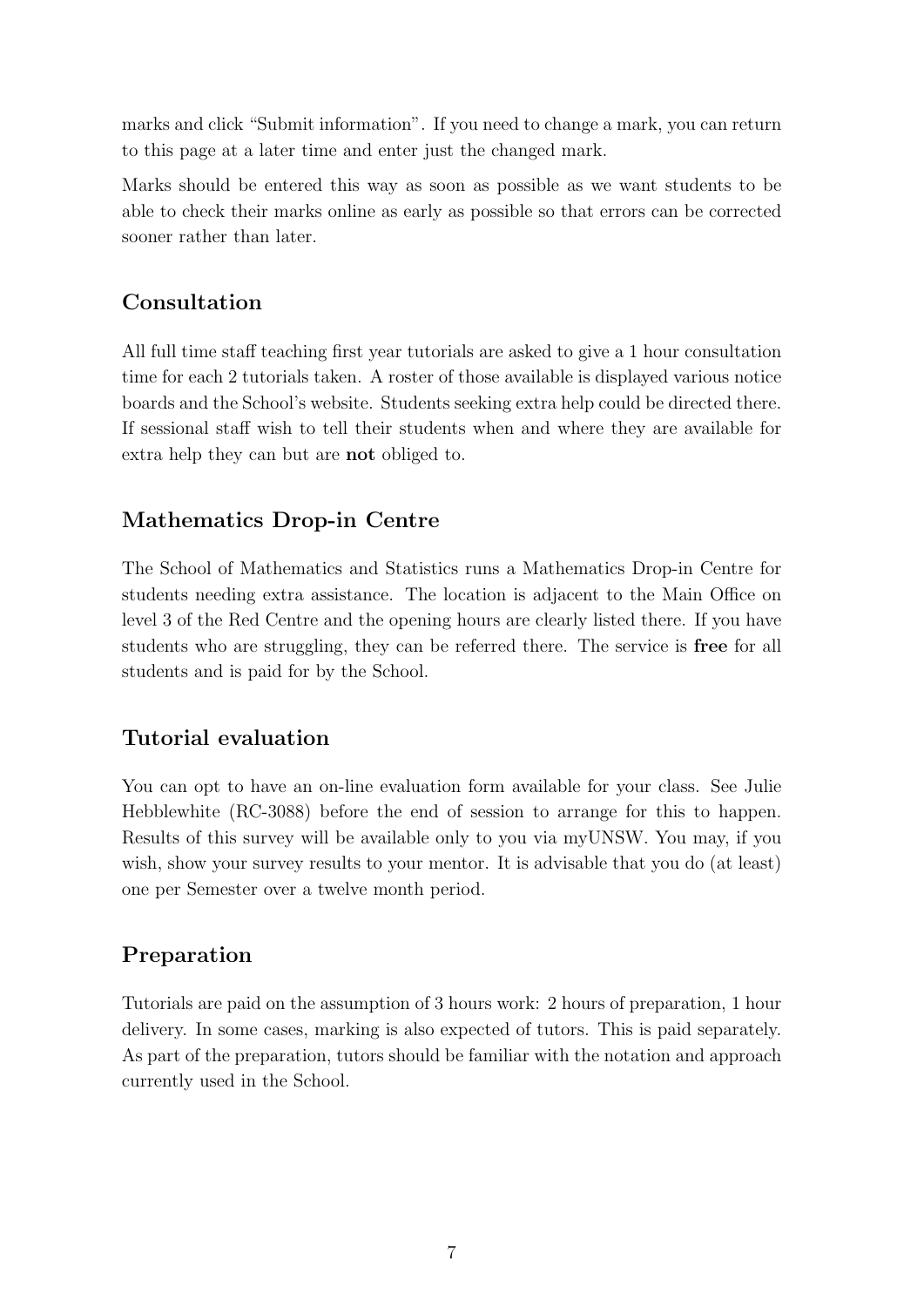## <span id="page-7-0"></span>Returning work

Marked work is normally returned to students at the next tutorial. Student work should NOT be left in boxes in the corridors nor should you give a student's work to another student. If the work is still unclaimed at the end of the session it can be given to Student Services.

## <span id="page-7-1"></span>Help and advice

We strongly encourage everyone, of however many years experience, to attend someone else's tutorial and as a courtesy check with the tutor beforehand. For new tutors this will be mandatory. Each new tutor will have a mentor to assist and advise them.

For questions regarding administrative details or subject matter see the lecturer in charge.

## <span id="page-7-2"></span>Visits

Each new tutor will have (at least) one of their classes visited by a member of staff, generally the person appointed to mentor them through their first teaching session with us. This will happen as early as possible in the session, normally about Week 4 or 5. In almost all cases one visit is sufficient. The purpose of this is to offer advice to you on your teaching; to point out the good features of your work and to offer some helful suggestions as to how you could improve. You should view this visit as a positive opportunity to develop as a teacher.

## <span id="page-7-3"></span>Complaints

Very occasionally students will make a complaint. They do this by visiting the First Year Director (RC-3073). If there are several complaints about a tutor, the Director of First Year Studies, who will discuss it with the tutor concerned. He may then ask another staff member to visit the tutorial.

## <span id="page-7-4"></span>Absence

If you are going to miss a tutorial please contact Student Services (RC-3090, Ph. 9385 7011) as soon as possible and arrangements will be made for the class to be covered. If there is no-one at Student Services, then try the Main Office or Jonathan Kress (RC-7073, j.kress@unsw.edu,au). Second year Statistics tutors should contact their course convenor.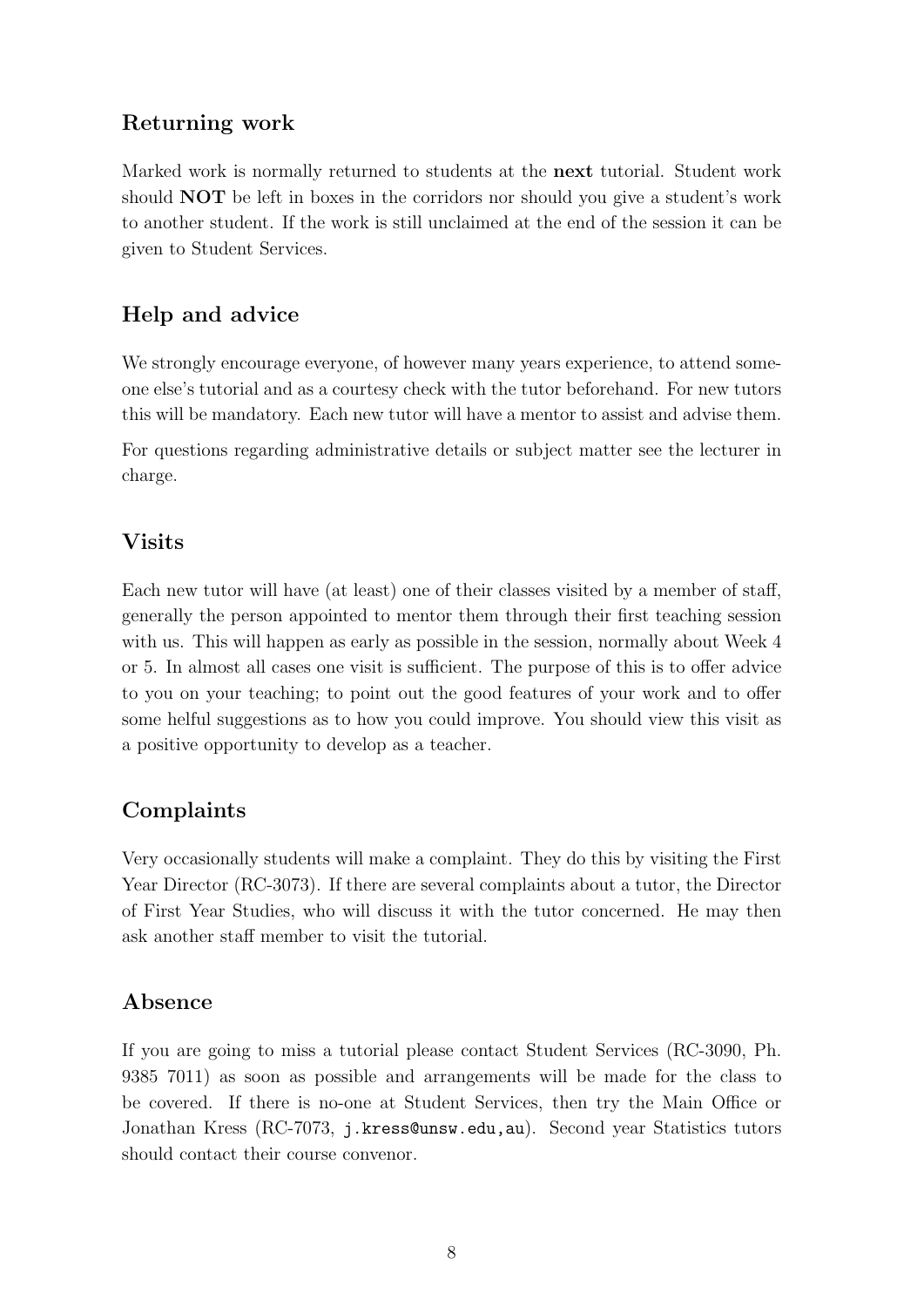On no account should tutors make arrangements between themselves to cover classes. All tutor substitutions must go through Student Services.

## <span id="page-8-0"></span>Tests and Evacuations

The School's policy on what to do in case an evacuation emergency interrupts a class in which a test is to be sat, or is being sat, is outlined below.

#### Basic rules:

If a test can go ahead, it will.

All students will be treated equally and fairly as far as possible – those whose tests are disrupted and those whose tests are not. Once started, a test will never be resumed after an evacuation.

Rooms must be evacuated if an alert sounds, and as quickly as possible. Note that in all cases, a student who fails to show (or return) for the test will be marked absent.

#### What may happen:

The Course Authority will make a decision on exactly what action will be taken if the test is disrupted by an emergency. What the Course Authority decides is up to them, and is not limited to the possibilities suggested below.

If the emergency happens before the test papers are handed out and there is time to fit in the test before the end of the class, it will usually go ahead. We allow five minutes to return to the classroom after the all-clear.

Even if there is not enough time to complete the test, the tutorial or lab will be continued after the all-clear.

If there is not enough time to complete the test, it may be rescheduled to the following class. If rescheduling is not practical for some reason, the Course Authority may decide that the test is to be scrapped, and all students who attended the test will be given an M as if they were absent sick. Marks in other tests will then be scaled up to compensate. Alternatively, if enough time (typically 50%) has passed for an assessment to be made on what has been done, the Course Authority may instruct tutors to mark the work that was done and, to compensate for the lost time, scale up the mark in that test to a maximum of whatever the original maximum mark was. If there are only a few minutes left in the test, then the Course Authority may decide to ignore the interruption and the test will be marked as if the emergency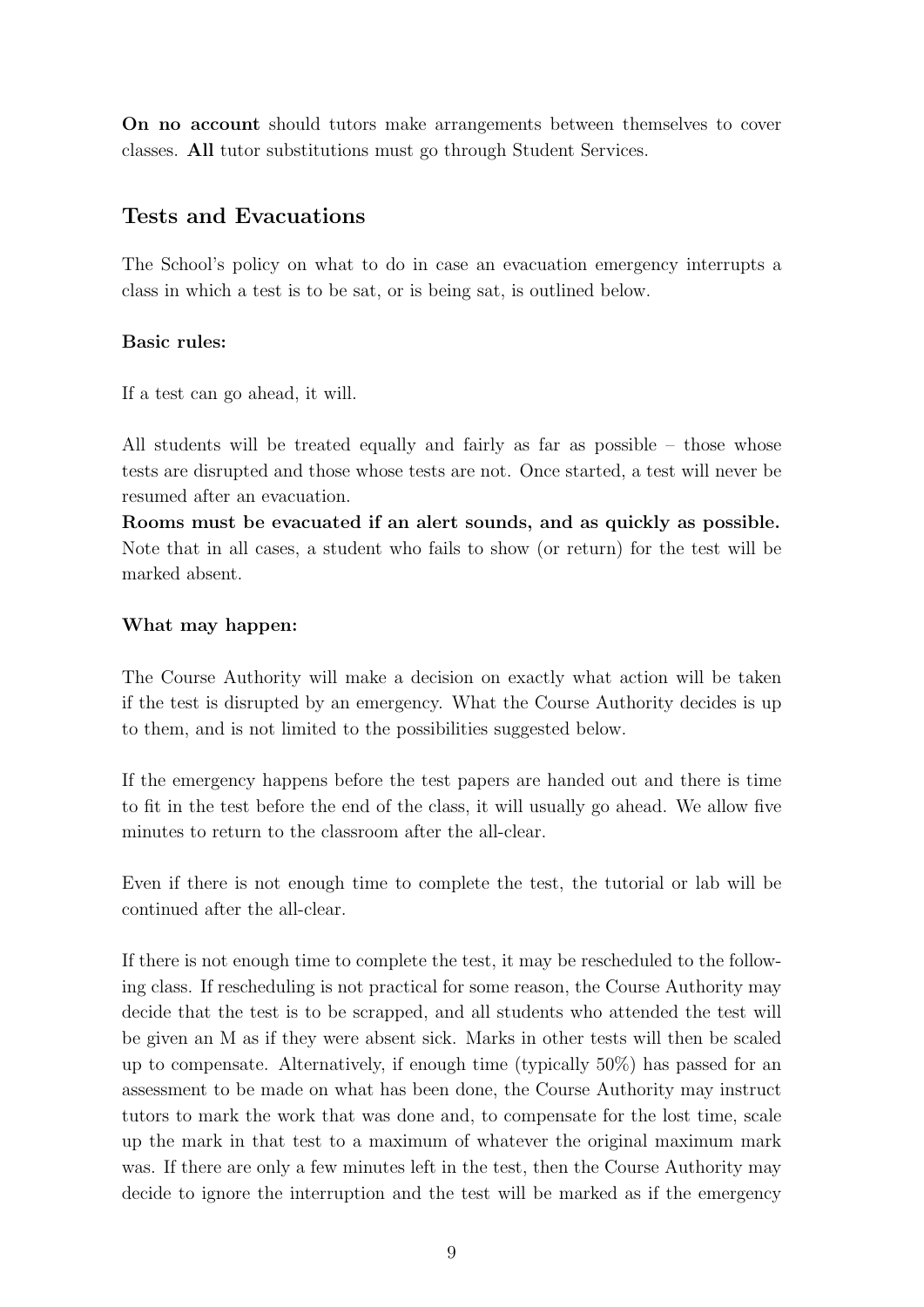had not happened.

## <span id="page-9-0"></span>Computing

In some courses students may have an on-line computing test and/or a laboratory computing test. These may be printed out and, after marking, given to the relevant tutors to distribute. In some statistics courses you the tutor may be asked to mark the lab test. You will be given detailed information regarding this later in the session.

## <span id="page-9-1"></span>Computer Tutorials

Some of the tutorials in our School (particularly in MATH1041 and in some other Statistics Courses) are held in the computer labs. Computer tutorials are held for a variety of reasons but usually to explore concepts from lectures (like confidence intervals) or for data analysis. Computer classes pose their own particular challenges, compared to a more usual black board and chalk tutorial, but they can be particularly satisfying because most students genuinely engage with the tutorial material and there is an opportunity to talk to each student about their work. In the course surveys for MATH1041, for example, students often cite the computer labs as the best part of the course and comment that they learn a great deal from them.

Most of our computer labs are well equipped with whiteboard, overhead projector, microphone, and the facility to demonstrate using the computer and projection onto the screen at the front of the class. If you do not know how to access the equipment or the account, then ask! Please turn off the projector when you finish your class. Students all have their own computer accounts. Details of how students set their passwords may change from year to year.

- The lab will have been booked for your tutorial. If the class does not fill the room you may allow other students to work at computers in the room if they do so quietly. Ask them to move to the back and ask your class to log on to the computers in the front of the room.
- I do not allow other students to work in the lab during computer tests, and in this case there is a "sandwich board" to put up advising other students to go elsewhere. Please put the "sandwich board" away when your class finishes!
- As with any tutorial, be well prepared beforehand. Work through the exercises yourself.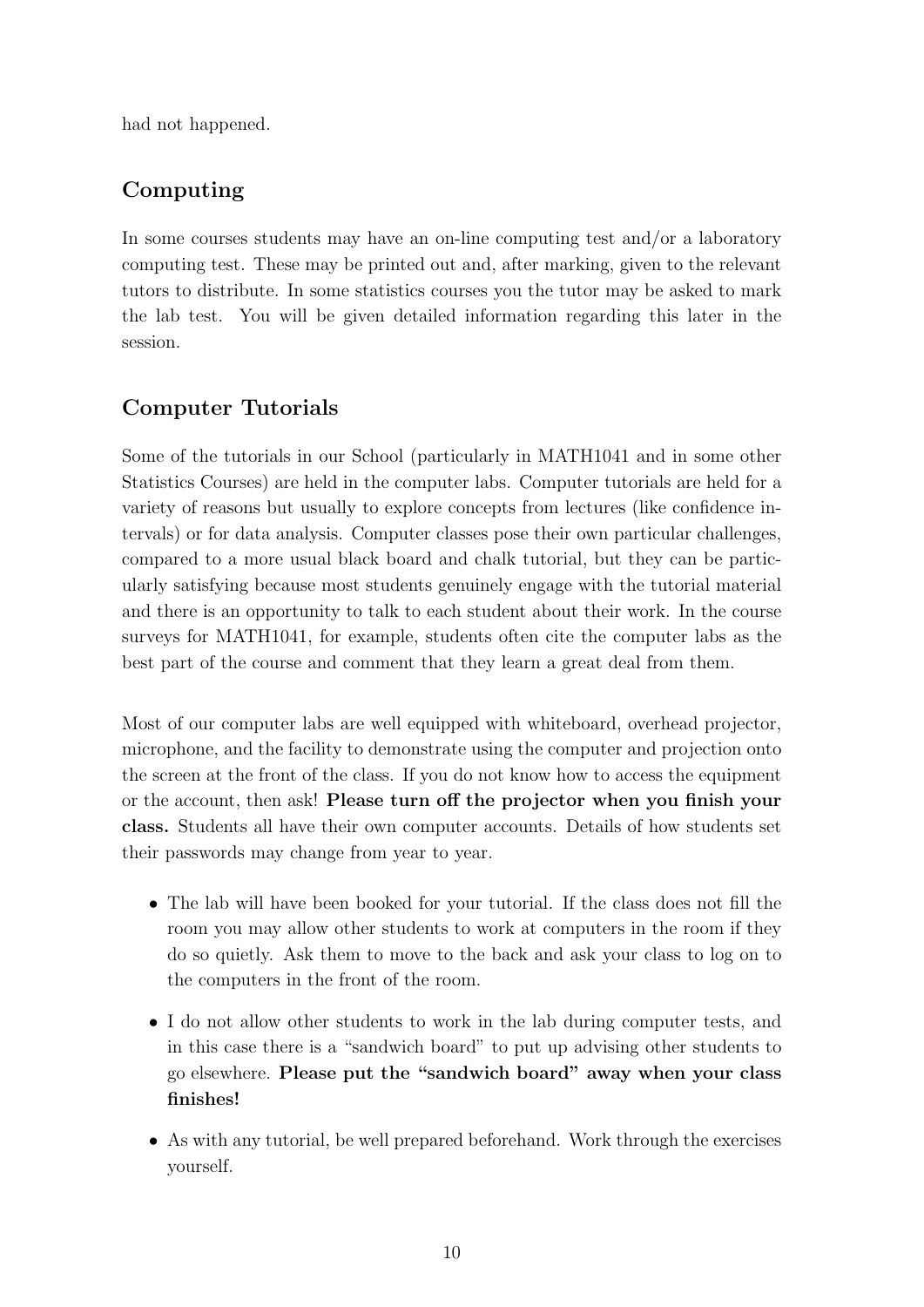- You may have particular instructions from the course convenor, in which case follow them!
- Do not just sit at the front in case someone wishes to ask you a question. Be active! Sometimes, particularly at the start of session, it seems natural to demonstrate something first to start the class, but otherwise I usually let the students get started on their own, encouraging them to help each other. I walk around the class having a word with every student to establish how things are going in the course and in this tutorial. If many people are having trouble with the same thing I go back to the front and give a short demonstration, but otherwise I keep on round the room engaging with each student or group of students. I find I usually get round the whole class twice in the hour. If a student has nothing to ask me or to comment then I might look at their screen and ask a question eg "'Is that what you expected?", " How would you describe that graph?", " Do you think it is plausible that that sample came from a normal distribution?", " You have got this result and your friend has got that result.. they are different.. is that ok? did you expect them to be the same or different?". Encourage the students to explore the capabilites of whatever package they are using.

#### <span id="page-10-0"></span>Tutorial exercises

You will need to look carefully at the course pack and tutorial problems for your course.

## <span id="page-10-1"></span>Tutorials

Tutorials play a vital role in effective teaching in the School.

Tutorials should provide an essential opportunity to achieve a number of important educational goals.

- 1. Summarise and explain lecture material
- 2. Answer students' questions
- 3. Go through solutions to problems based on the lecture material
- 4. Clarify ideas and sort out any problems of understanding which students may have
- 5. Relate current material to earlier material or concepts
- 6. Encourage student interest in the material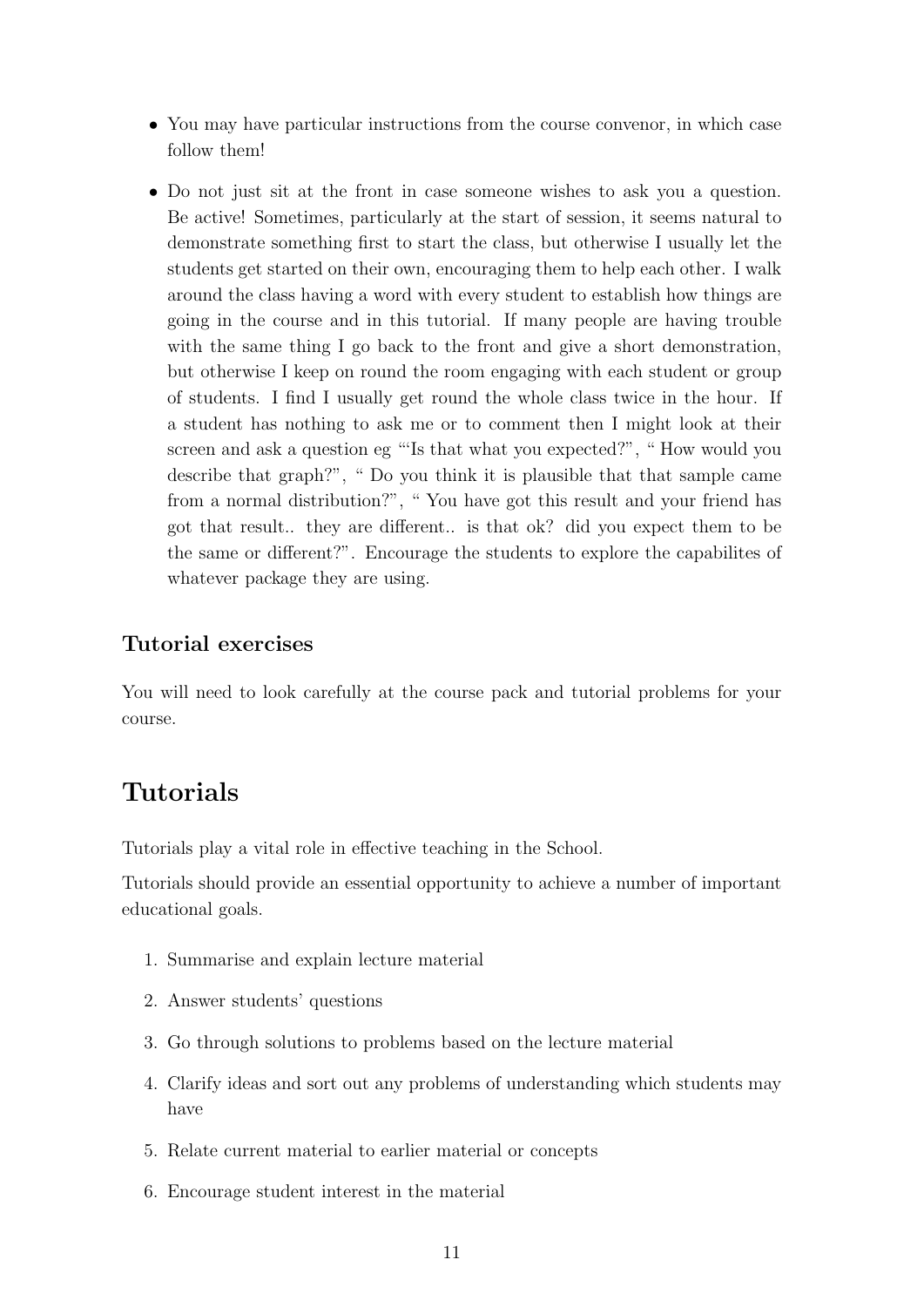- 7. Encourage and provide opportunities for students to suggest different ways of tackling problems
- 8. Show students some related sideline which is relevent and interesting

Not all of the above are relevant in all tutorials. There is more than one way to run a tutorial. If your course convenor wishes the tutorial to be run in a different way, they will let you know. However, in the School of Mathematics and Statistics, it is expected that tutors will be engaged in active instruction.

## 1. Summarise and explain lecture material

This does not mean 'give another lecture' and may not be appropriate in every tutorial.

It can however be useful to quickly summarise relevant theorems or write up a formula which will be used in solving the problems you are about to look at.

Depending on the arrangement of boards, it can be useful to do this on a 'side board' which will be left up during (part of) the tutorial to refer to when needed.

I find it useful to link important theorems to some sort of diagram (if possible) or analogy which will help students to remember it.

## Be imaginative!

It may occassionally be the case that the tutorial problems start at a level that is too high for your particular group. In such a case you might do a simple example illustrating the theorem or formula before starting on the tutorial problems.

## 2. Answer students' questions

You should always ask the students if they have any questions on earlier material or on the material about to be covered, and you can then incorporate their questions into the tutorial. You may find that a particular student (who may for example be misplaced) wants you to do lots of difficult (starred or H) problems while the rest of the class is struggling with the easy ones. You will have to use your own judgement as to how many such problems (if any) you do, but remember that you should be aiming at the whole class and not just the brightest (or most persistent) student(s). You can always suggest to the student that they come and see you later for the harder problems. On the other hand if you have a particularly good class who are clearly coping well with the ordinary problems then there is no reason why you should not also do some of the harder ones. It does take some experience to know where to pitch the level.

You ought to try to involve the whole class in the lesson as much as possible and in particular, encouraging students to ask questions during the tutorial. I have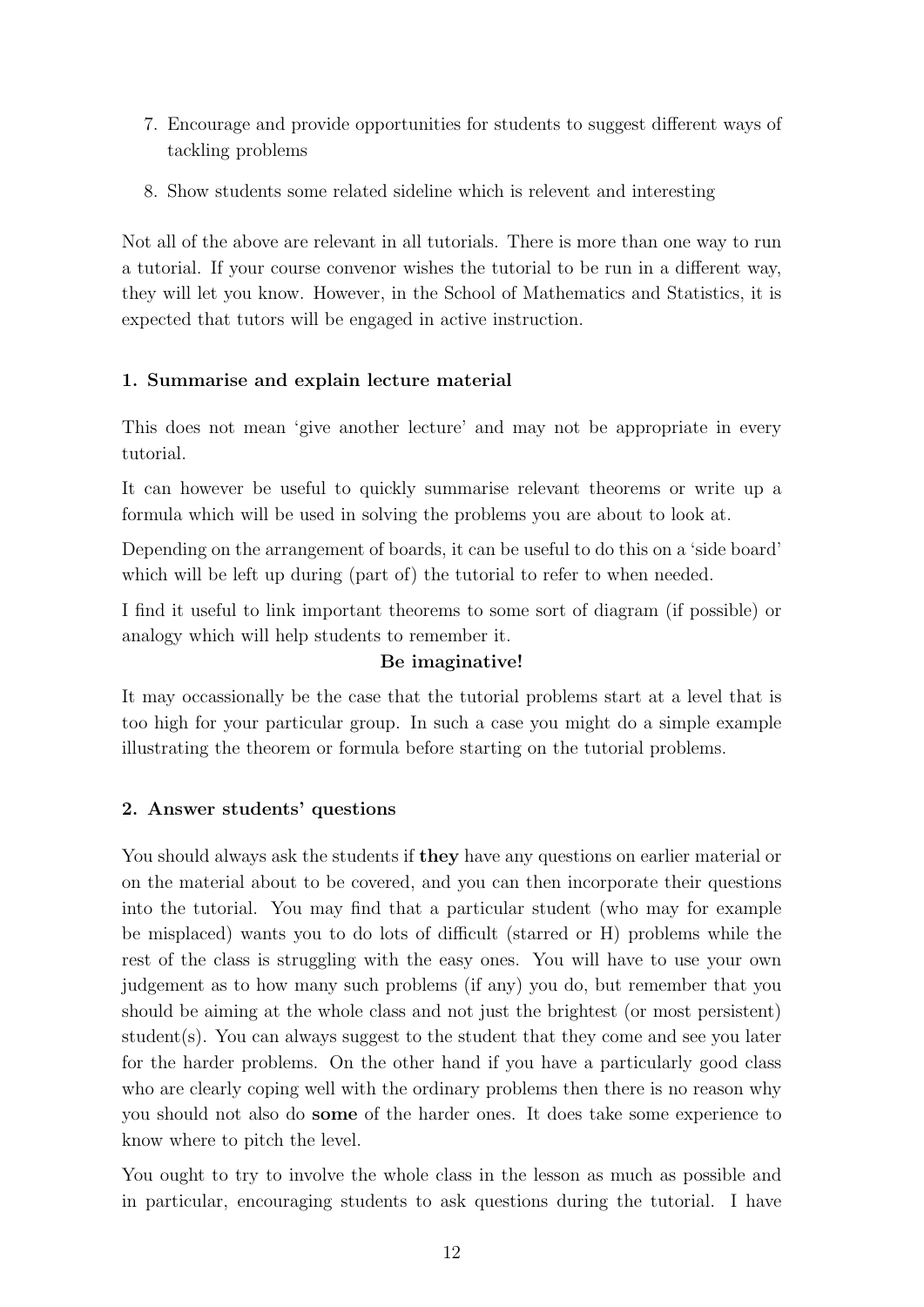had some excellent questions asked by students that have been a springboard for elucidating lots of ideas. The important thing is however that you give positive feedback to students asking questions "That is a really interesting question, thanks for that...", or "I was hoping someone would ask that...". You should carefully listen to the student's question. I have visited tutorials where a student has asked a very pertinent question and either been ignored or misunderstood by the tutor. Needless to say, the student asked no more questions during the tutorial. One must also be patient with the students, as, if you are really encouraging them to ask questions, then you are bound to get a number of silly questions, perhaps even asking what you thought you had just explained. Never put a student down for asking a stupid question or they will never ask another question again.

#### 3. Go through solutions to problems based on the lecture material

This is the main purpose of the tutorial. In most first year subjects you are given a fair degree of advice as to which problems to do (but keep in mind that you should also attempt to answer any student questions as well). You should make sure you are using the same notation as the lecturer to avoid confusing the students. Solutions should be mathematically correct (without being pedantic) and clearly set out. Remember that you are one of the few models the student has for how to set out mathematics and so if you set out your solution sloppily on the board you can't blame the students for doing the same.

You should also remember that what you write will be copied by the student and that will be the main link for them (reading it later on) with what was actually said in the tutorial. So, if you give an absolutely brilliant exposition of a problem but don't somehow capture the main points of it (in words) on the board then chances are it was a waste of time, since most students will forget it by the end of the week.

Needless to say, you should be prepared for the tutorial, especially if it's the first time you've taught the course, or it's been a long while since last teaching it. I recall some years ago running into a very clever young lecturer who went off to a MATH1081 class unprepared. (He thought he was clever enough to do the problems at sight). He returned somewhat 'shell-shocked'. Even for very clever people, one's IQ drops about 20 points when standing in front of a class and having a mental blank. Even with mathematics that is well known you should check the arithmetic before hand, so that if you make a simple error you can spot it quickly.

Preparation does not simply mean knowing how to do the problems and getting the correct answers. That is the easy part. Thinking about how to explain the material well, pointing out interrelationships, finding useful analogies etc. also takes some time to prepare.

Your solutions should be as simple and straightforward as possible. Don't overly burden the students (especially in lower years) with unnecessarily complicated nota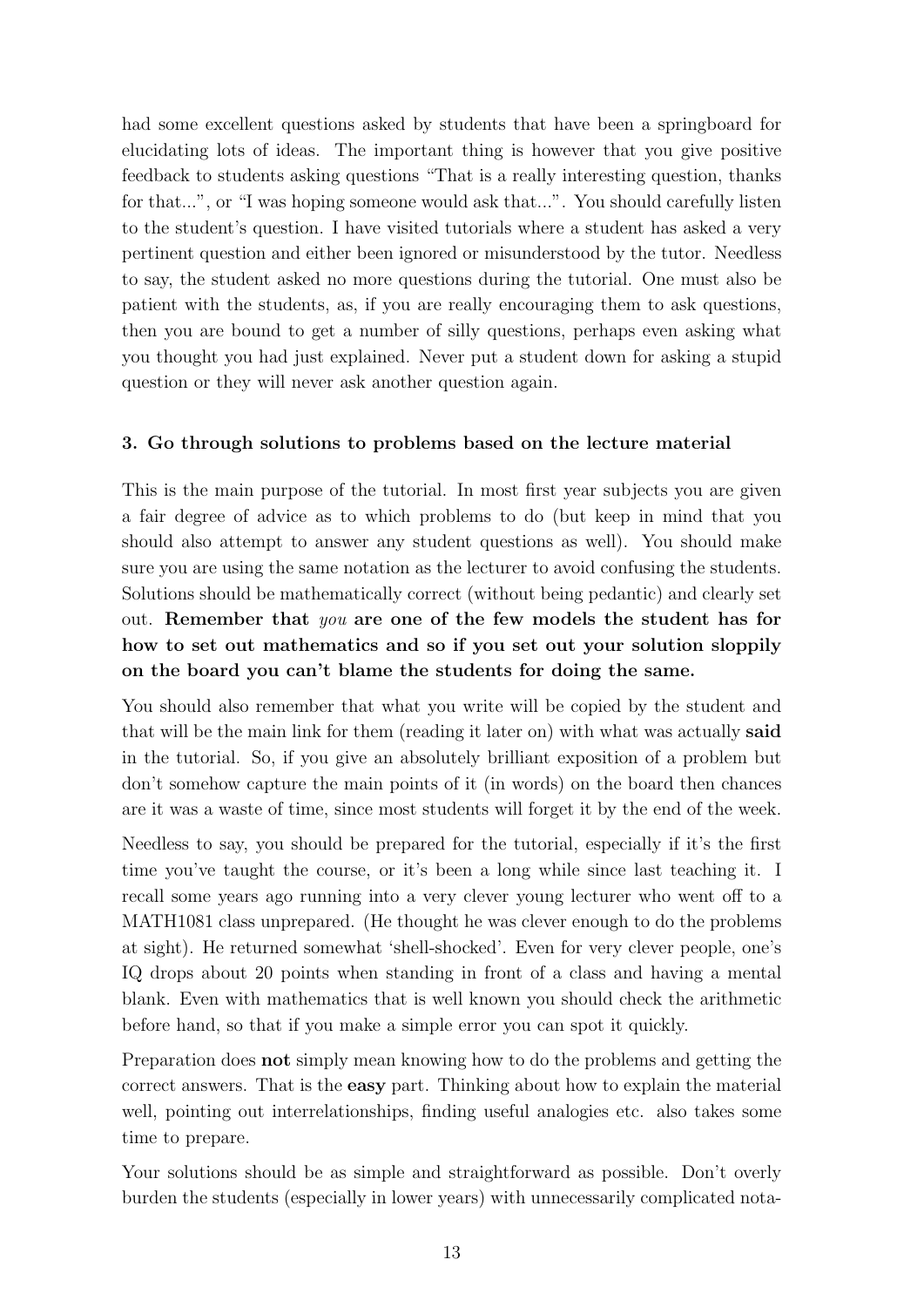tion. You are there to 'shed light', not show off. I visited a tutorial once where the tutor took 20 minutes to find the range of  $f(x) = \sqrt{9 - x^2}$  for a first year class. His method was to prove that the range was a subset of the interval  $(-\infty, 3]$  and also a subset of the interval  $[0,\infty)$ . No diagram was drawn!, just boardfulls of abstruse inequalities.

Needless to say, you should always use diagrams and diagrammatic aids in teaching. As well as clarifying ideas they also help students to learn and remember.

You should also feel free to alter slightly the tutorial problems if you think it will help the student's understanding. For example, in MATH1131 Algebra one is asked to find a formula for sin 7 $\theta$  and cos 7 $\theta$ . I would probably do sin 6 $\theta$  and cos 6 $\theta$  or  $\sin 5\theta$  and  $\cos 5\theta$  since nothing is gained by doing the more complicated problem, and in fact it just wastes time.

#### 4. Clarify ideas and sort out any problems of understanding which students may have

This aspect is intimately related to the above. It includes making sure that the students correctly remember (and correctly learnt!) mathematics from school. Students may ask you about some aspect or problem covered in lectures, which may or may not be important. I often find that students in MATH1081 come into the first or second tutorial worried about Russell's Paradox (which was covered in lectures) and so I can either go over it or assure them that it is not essential to understand it to pass the course (depending on the ability of the class). I always ask my Calculus students if it is true that,  $f'(x_0) = 0$  and  $f''(x_0) = 0 \Rightarrow f$  has an inflection point at  $x_0$ . This is a common mis-conception. Students often confuse a theorem with its converse, or try to blindly apply  $\tan^{-1}\left(\frac{y}{x}\right)$ x ) to find arguments of complex numbers without worrying what quadrant the number is in. These and (countless) other points need to be clarified and if necessary misconceptions corrected during the tutorial and a good tutor has to be aware of them and use the appropriate opportunity to toss them in.

Lectures may (and should) contain material that is of interest but which may not be central or even essential for all students to know in detail. The tutorial should assist students to identify which parts of the lecture material is essential for students to thoroughly understand.

You can further assist student learning by using 'what if...' type questions. For example, when looking at integrals it can be very useful to show them what happens to the integral if we simply change the sign of one of the terms. There are many instances where altering the given problem slightly leads to a completely different solution or possibly even to no solution at all.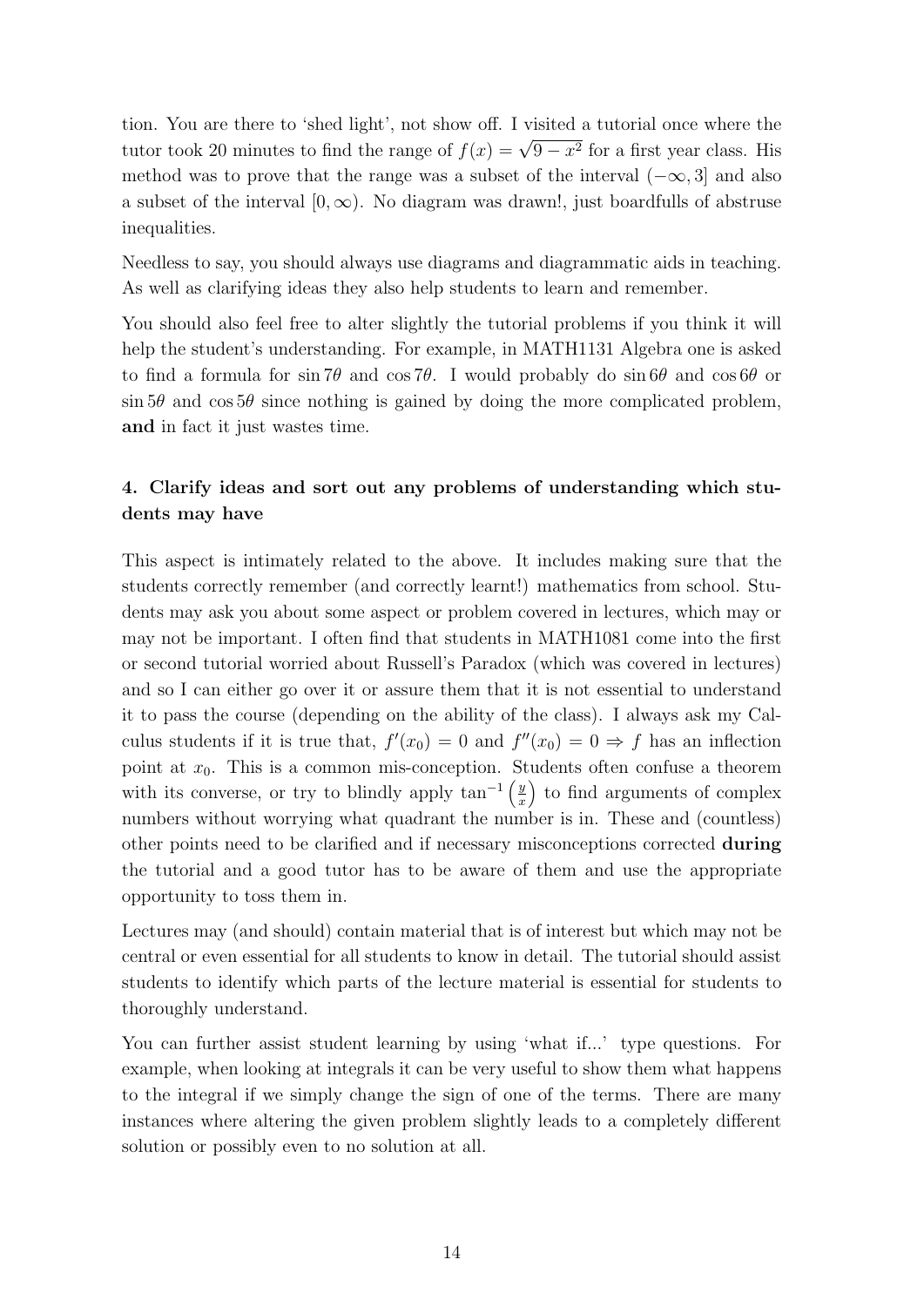#### 5. Relate current material to earlier material or concepts

The wonderful thing about mathematics is the incredible interplay between the ideas and we should be constantly stressing this in tutorials. Students learn best when new ideas are related back to ones they are already familiar with, whether from school or earlier in the course. Much of the algebra course in first year in second session consists in giving new interpretations to row reducing matrices which they learnt in first session. The ML theorem in Complex Analysis is simply a generalisation of the geometrically obvious fact in the real plane that  $\left| \right|$  $\left| \int_a^b f(x) \, dx \right| \le$  $(b-a)$  max<sub>x∈[a,b]</sub> | $f(x)$ . Relating the direction vector of a line in 2-dimensions to the gradient of the line is another example. Students often do NOT make connections between ideas and often do not see how the new ideas relate to what they already know. Some (far too many in fact) try to learn mathematics by memorising methods without much understanding of what is really going on. We can discourage this by emphasising and pointing out for them the important ideas and how they connect.

In other words, tutorials should not just be 'problem solving classes' where the tutor just presents a solution.

You will probably make the point that all this should be done in lectures. That is true, but lectures have to cover a lot of material (so of course do tutorials) but even if these connections are made in lectures, repeating them in tutorials emphasises them and makes sure the students take them seriously. Moreover, students tend to copy in lectures rather than listen and often miss the important points that are being verbally explained.

#### 6. Encourage student interest in the material

This can be hard to do especially when the students are doing a Maths course compulsorally, eg. MATH1131. Nonetheless, if the tutor looks bored, and presents the material as though they were pulling teeth then they can hardly blame the students for feeling the same. I have almost always found that enthusiasm is contagious in a tutorial. If I show interest in what I am teaching then the students (eventually) respond.

There are many ways to get students interested. I mentioned the knight's tour problem once in my MATH1081 class and the following day one of the students came in with a half page of notes he had made on the problem after going to the library. With his permission, I made copies of this and gave it to the rest of the class. Some students do read mathematical books beyond the syllabus and we should be encouraging this, especially when they show a willingness to share some of it. The internet is a great source of information. Encourage interested students to google a formula or topic!

There are many opportunities to point out practical applications of the mathematics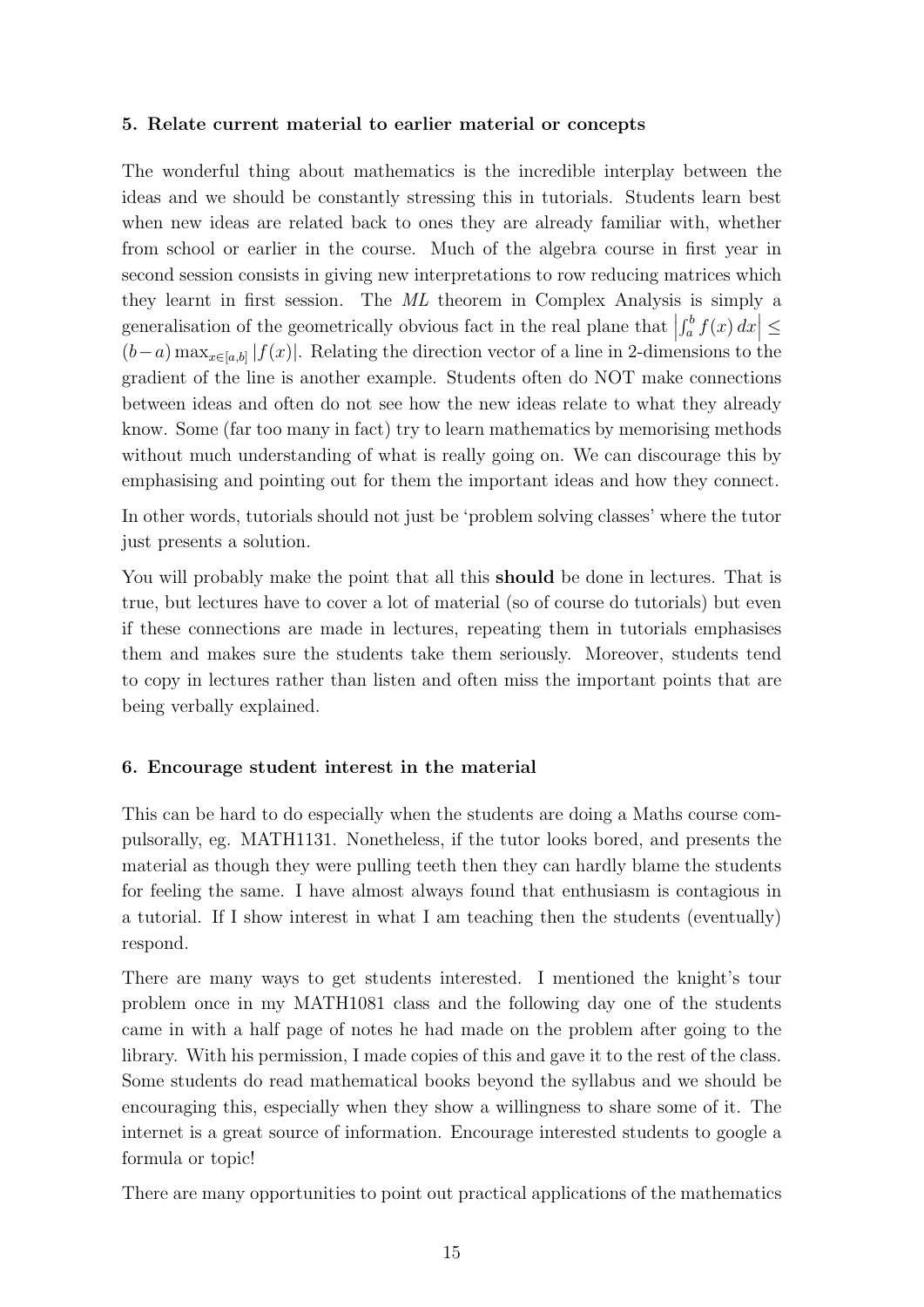that is being looked at. You don't have to go into great detail, but students will be more highly motivated if they can see that further down the track all this maths is going to have some very important point. Maths should not be presented as a series of meaningless methods and examples which have to be learnt to pass the exam. It is not hard to give glimpses of the 'big picture' along the way and give some point to the occassionally dull piece of work in hand. I often try to whet the students' appetite by mentioning (briefly) how the current material will be used later to answer some bigger problem.

## 7. Encourage and provide opportunities for students to suggest ways of tackling problems

The tutorial should not be a monologue given by the tutor. Neither should it be like a sociology tutorial where students spend most of the time giving their (limited) opinions. The maths tutorial should be interactive, with the tutor leading, guiding and initiating discussion and asking lots of directed questions to the students.

Students do from time to time come up with novel and sometimes very interesting ways to do problems. This should be encouraged. I have visited tutorials where a student volunteered an excellent way of tackling a problem, but the tutor either completely ignored what was said or told the student that they had to do it the tutor's way. This was very poor teaching and very poor mathematics. If the student volunteers a 'bad method', i.e. one that will lead us up the garden path or will not apply to other similar problems, then we ought (in most cases) to show them the consequences of their suggestion rather than just dismissing them out of hand.

Whenever a student volunteers an answer or suggestion we should always make the student feel good about doing so. Negative feedback or completely ignoring a student response is not going to encourage students to respond.

#### 8. Show students some related sideline which is relevent and interesting

This should not be done very often, especially in first year classes, but there are definitely times when it should be.

When doing problems on recursion in MATH1081, I always take in my *Towers of* Hanoi game which takes no more than 5 minutes to explain but which is very helpful in understanding recursion and certainly captures student interest. A simpler example might be to take in some MAPLE printouts of curve sketching for example, or using a MAPLE printout to show how the Fourier Series in a given tutorial exercise actually approximates the function. Such things should be interesting and instructive without being time consuming. I do occasionally (time permitting) wander off the track a bit to show students some related and interesting idea which may not be directly in the syllabus. This can be very useful with a very good class.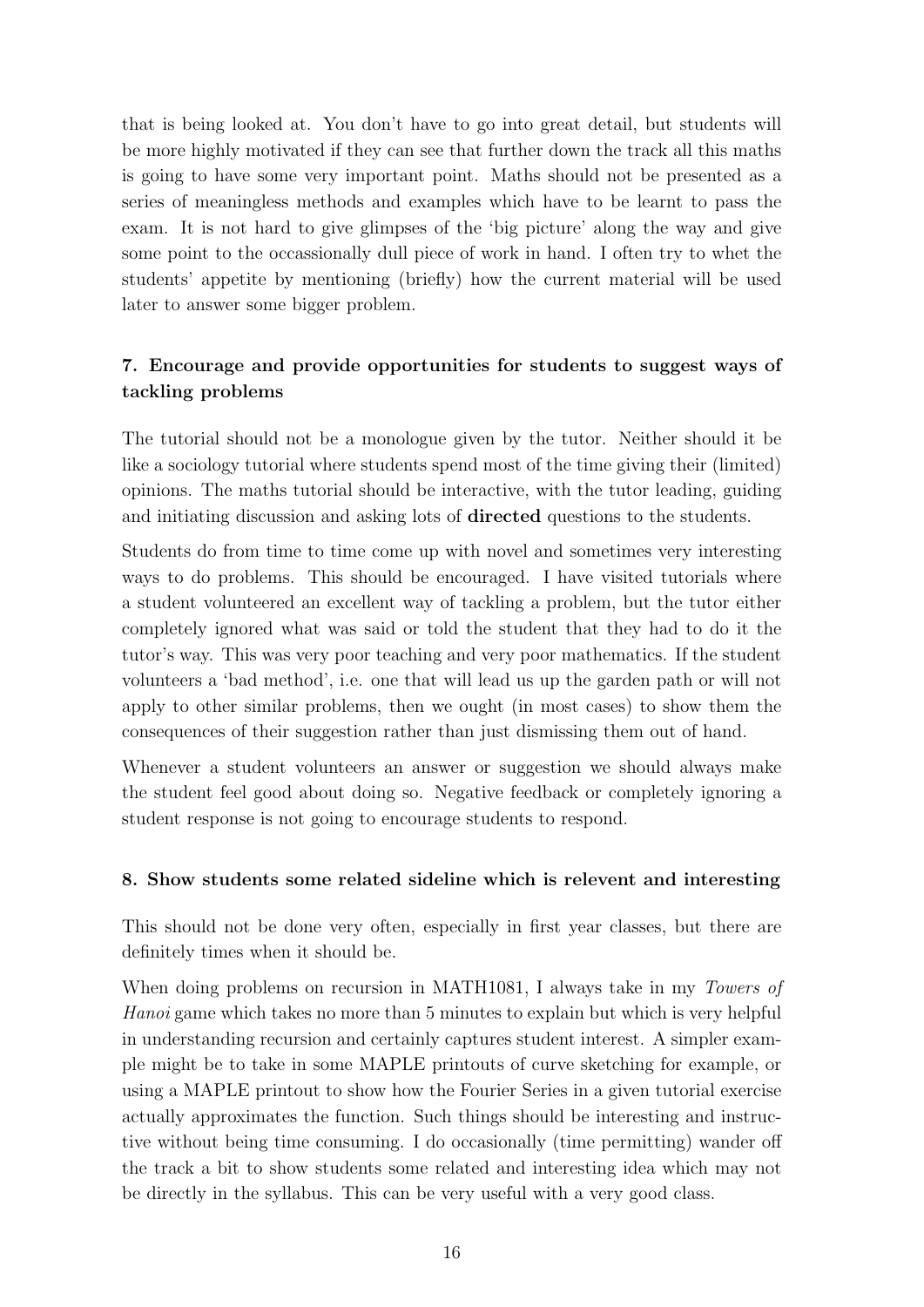# <span id="page-16-0"></span>Troubleshooting

The points and comments made in the earlier sections are all idealised and work well in a *perfect world*. Unfortunately, the real world is not always as rosy.

We are going to have to deal with the day to day problems of teaching and in this section I want to give a few ideas and tips on how to cope (as best we can) with the reality of teaching students in large theatres or classes, some of whom do not speak English very well, are shy and reserved, overwhelmed by their workload, or perhaps (in very few cases) sarcastically unpleasant or immature.

If problems do occur, it is very important that you do not let them get out of hand. Talk to your assigned mentor if you are a new tutor, otherwise you can always speak (confidentially) to Peter Brown or some other member of staff. Problems that are not properly dealt with do not go away.

## <span id="page-16-1"></span>Being Personable

On the whole our students are very polite and friendly individuals. They respond well when they feel that they are being treated as adults and if their lecturers and tutors appear to respect them and are genuinely concerned for their intellectual welfare. They do not respond well if they are made to feel very stupid or inferior, or if they feel that their teachers regard them as nuisances who interfere with their research time.

At the beginning of every session I ask (and write) in my roll book each student's first name, and try to use this when I call the roll. I recall a student once commented that I was the first tutor she had had who did this, which I found rather disappointing. It is a simple way of letting the student know that you regard them as individuals rather than a number.

On the other hand, I personally do not think it is useful to become too familiar with students. We are there in a professional role as educators and should maintain a degree of distance between ourselves and our students. It is often difficult to get the right balance between being seen to be caring and being at the same time detached. If we are too chummy with the students there is always the possibility of their trying to take advantage of this to get extra marks or have their test or assignment postponed a week because they are not ready for it yet etc. Students should, I believe, see us as 'an authority and in authority'. That is, they should have a healthy respect for us as scholars and also a respect for our position as their teachers.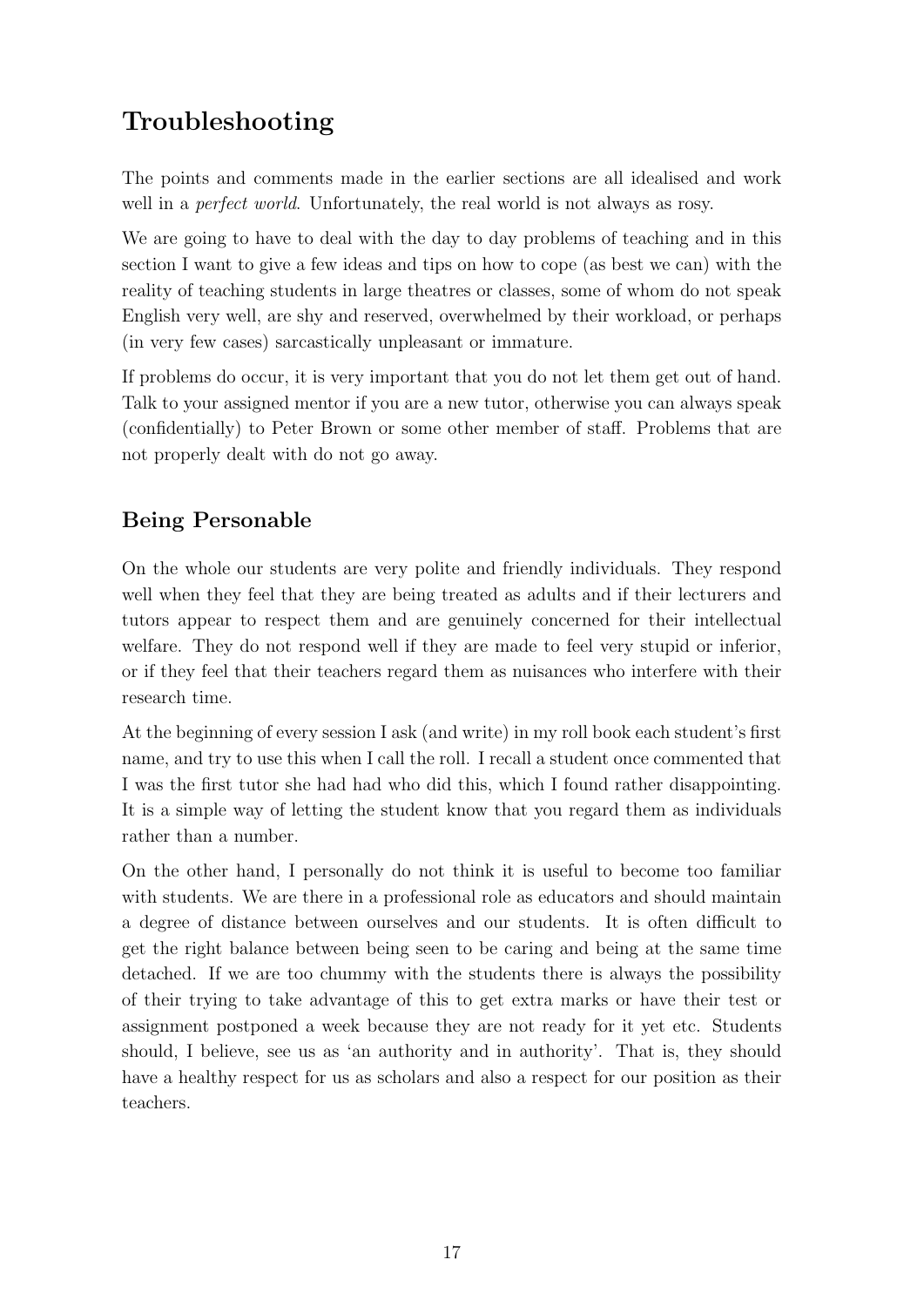## <span id="page-17-0"></span>Clashes With Students

Situations do arise from time to time where there is a clash between a student and a lecturer. This may occur over a range of things. They may not like the way a test or assignment has been marked and wish to argue with you over it. The students may talk in class, throw paper aeroplanes in lectures or be otherwise objectionable. You may believe they have cheated in a test or (more commonly) have copied in an assignment.

Altercations between lecturers and students are fairly rare but you should be prepared for them and have thought out carefully how to deal with them.

Firstly, it is important that you state clearly (in writing if appropriate) exactly what you expect from the class. I try to do this in a positive way. For example, in lectures I suggest to them that they should aim to take in about 80% of the material in the lecture and that this will save them a lot of time. Hence, of course, they will need to listen carefully and quietly to the lecture.

The same logic goes for behaviour in class. I generally (especially in large first year classes) make it clear in the first lecture exactly what kinds of behaviour I expect from the students. I point out to them that I will carefully prepare my lectures to make them as interesting and understandable as I can and I will also do my best to make the presentation lively. In return I expect from them that they will pay close attention to what I say and not talk. If they are unhappy with some aspect of my lectures I encourage them to come and tell me, so that I can improve whatever needs to be changed.

## We cannot necessarily blame a group of people for their actions if we have not explained clearly what we expect from them.

When problems such as talking in lectures or paper aeroplanes etc. occur, the worst thing to do is to ignore them. If students start talking in my lecture then I am very distressed about it. If I ignore the problem it does NOT go away, it simply gets worse. Ignoring it is not the easy way out because the problem will have to be dealt with at some time and may be harder to sort out down the track. It's a bit like weeding the garden. If you don't pull out the weeds when they are small, not only do they grow bigger, but they seed and produce more weeds and getting rid of them becomes more of a task.

I try to avoid confrontational language when dealing with problems. That is, I don't scream out 'SHUT UP YOU BASTARDS', which simply has the effect of making the students' behaviour worse. Rather, I use what psychologists call 'I statements'. (It is not as corny as it sounds). I point out that if I am going to try to give an interesting lecture then I need to concentrate fairly hard on what I am saying. I cannot do this if they are talking. If they prefer, I can simply put up overheads for them to copy down and say nothing at all during the lecture, but that if they want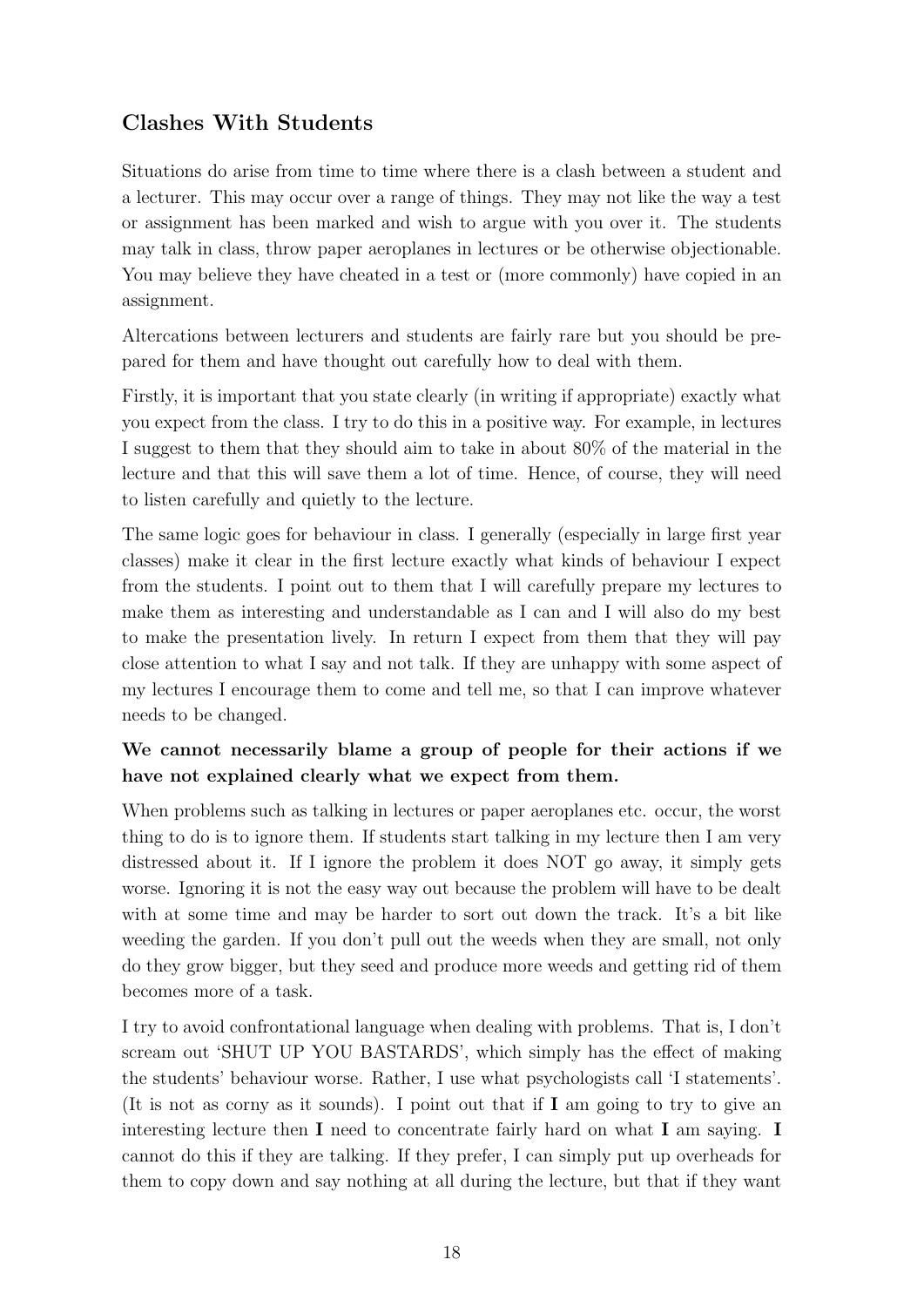a verbal presentation then I have to have their complete attention.

I say all this calmly, but firmly and make sure they are all listening to me. Paper aeroplanes can be a little harder to deal with. I once had one thrown in a large first year class. I walked up to it, picked it up and commented dryly that the person who designed this should pay much closer attention to my lecture so that they could then understand some of the more complicated aspects of aerodynamics and thus design a much better one. This worked on that occasion, but I must say that I find paper aeroplanes extremely insulting and would probably in future say something to that effect, again using 'I statements'.

In a tutorial situation I will use a slightly different approach which is nonetheless non-confrontational. If a student is talking in my tutorial, I politely ask them what part of the solution I have just put on the board they have failed to understand. This usually does the trick.

As I have stated before, most of our students are pretty reasonable and affable people and using the techniques I have mentioned above usually works most of the time. In the event that they fail, then sometimes stronger measures may be needed.

In regard to test or assignment marks, I NEVER engage in unpleasant arguments with students. If I am convinced that my marking was correct or my decision about assignment copying was correct and the student wants to argue with me, then I will say explicitly to the student that I have made my decision and am not prepared to argue about it. If they wish to take the matter further then I will direct them to the appropriate authority. In the case of a tutorial I would refer them to the lecturer in charge and if I am the lecturer in charge then I would refer them to the Head of Department. There is nothing to be gained (except raising your blood pressure) in engaging in a yelling match with a student.

When it comes to students talking, then if my initial appeals to their better nature fails and they continue to talk after a couple of warnings then I will ask them (politely) to leave. Even this should be couched in non-confrontational language. I would say to them that they are clearly not getting anything out of my class and so they would be better engaging in private study elsewhere. If they are only coming to get their names marked off then I will happily do that so that they can leave.

I do not believe that walking out of a class is a positive move. Apart from being unfair on the vast majority of the class who genuinely want to learn, I would see it is as an admission of complete failure on my part.

In the extremely unlikely event of a student refusing to leave the class, you have the right to demand that student's student card from which you can extract their name and number and refer this information to Head of School for further action. If they refuse to produce this, or give you the information you could then phone for Security to come and remove the student. I do not know of this extreme scenario ever having happened in the School but it is a (remote) possibility which you should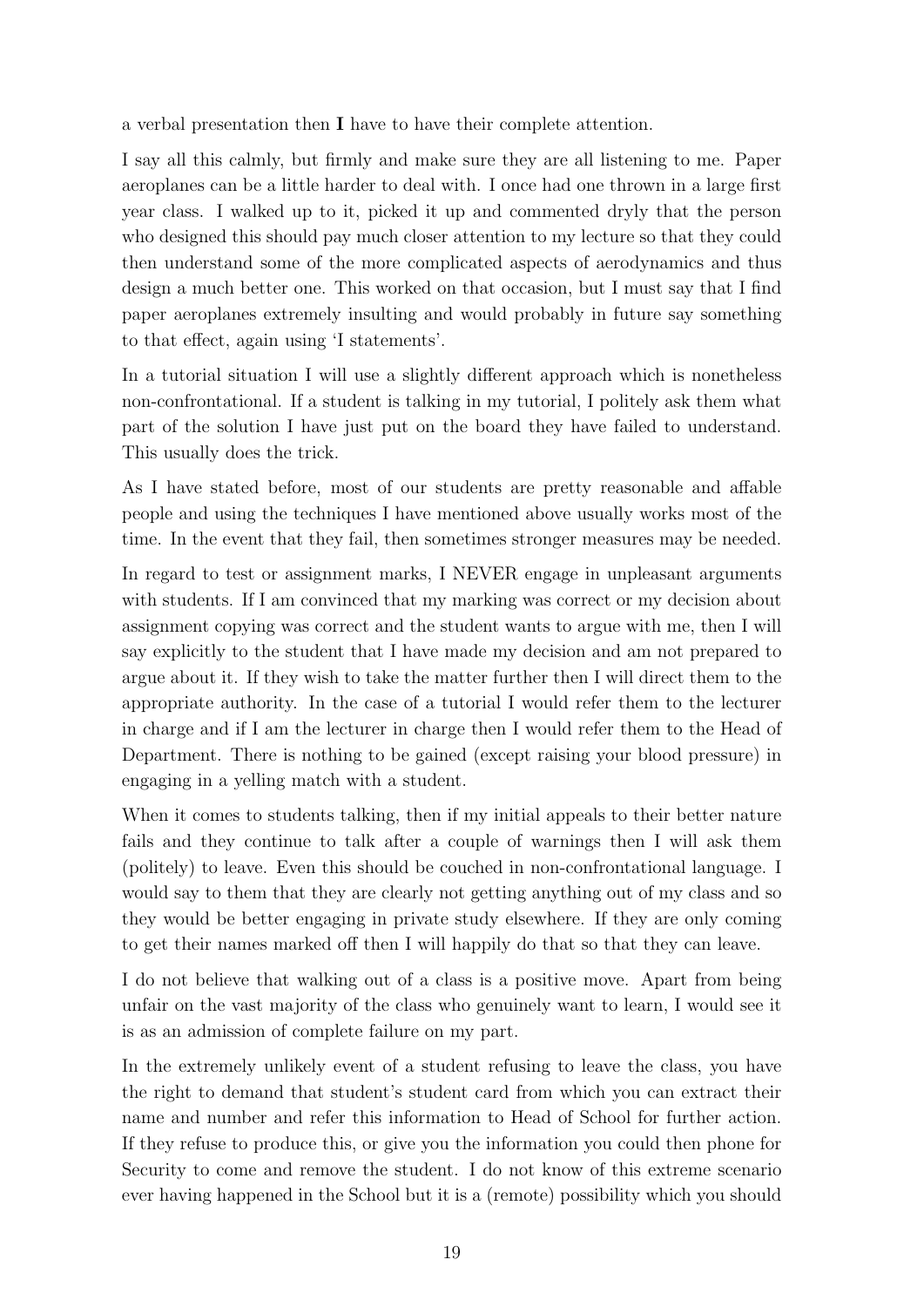be aware of.

#### <span id="page-19-0"></span>Involving students in the lesson

You go into class determined to involve students and give an interesting and dynamic tutorial (or lecture). You ask the first questions and the silence is deafening. You answer your own question and try again. After about four attempts you decide to give up and give a monologue. This is a typical scenario, especially when you first start teaching. How can you get a response from students? We have a fairly large proportion of students who come from cultures where active verbal participation in class is not the usual practice.

Here are some suggestions to think about. Firstly, you must be careful as to the type of question you ask, especially when you are first starting off with a new class. They don't know that you are about to give an interesting and dynamic tutorial, if only they would participate. You have to get them into a participatory role and this takes time. (Remember Pavlov's dogs!) Asking 'Now what is our first step in solving this problem?' is probably not the best question to begin with. Keep your questions very simple with very simple answers. Students are not going to respond (at least initially) if you ask a question that requires a paragraph to answer.

The second point to make is to let the students know that you really do want an answer. When faced with a class who appear to have had their tongues cut out when I ask them something very simple, I make it known that in my tutorial participation is not optional. Done in a jovial way, I generally get some response. Remember that they (especially in first year) may be terrified of you and it is their nervousness not their lack of knowledge that is preventing them from answering. In extreme situations I have also used the roll book to actually select a student to answer, (this tends to loosen a few tongues), or in the case of a tutorial problem which has lots of parts with 'true' or 'false' type answers, one can get the students to answer one by one starting from the back row.

Most importantly, as I have said elsewhere, you must give very positive feedback when they answer.

## <span id="page-19-1"></span>Our Equity Policy

The School of Mathematics and Statistics aims to provide a safe, supportive and welcoming environment for all students regardless of their race, sex, age, religion, disability, sexual orientation or gender identification. As such, the School strongly supports UNSW's Equity and Diversity Policy in regard to these matters.

The School has established an Equity and Opportunity Committee to oversee these issues and to ensure that we provide a comfortable and safe educational environment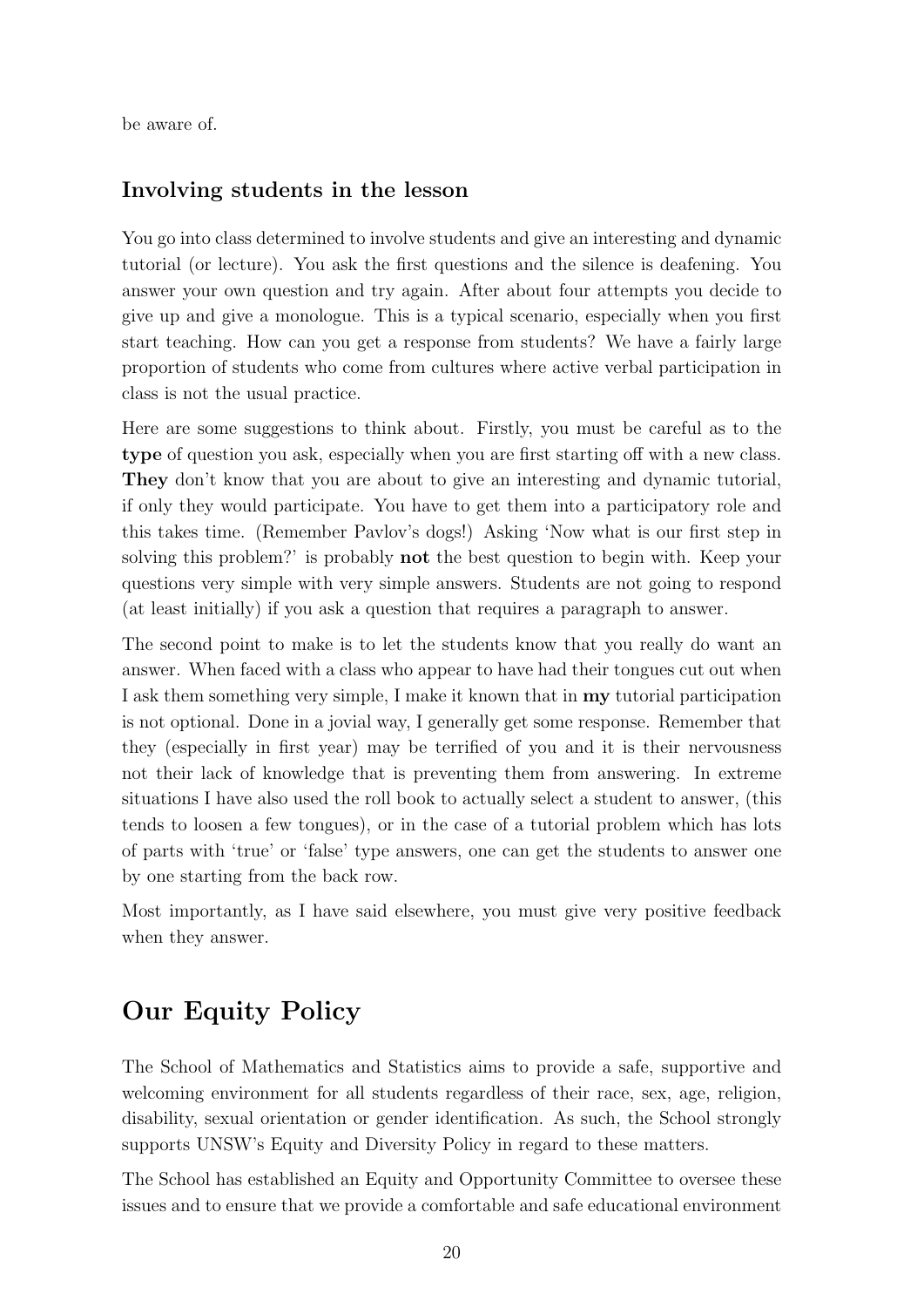for all.

Through the Student Services Office, we coordinate special provisions for Disability Support Services (DSS) students.The liaison person for DSS students in the School is Markie Lugton, Student Administration Officer (RC-3072, ph: 9385 7011).

We believe that Lesbian, Gay, Bisexual and Transgender students ought to be able to enjoy their time with us without experiencing any sense of alienation or ill-treatment at the hands of either staff or fellow students in the University. The School liaison person for LGBTQI students or staff is Peter Brown, (RC-5106, ph: 9385 7106), while Catherine Greenhill (RC-5015, ph: 9385 7105) and Julie Hebblewhite (Student Services Manager, RC-3088, ph: 9385 7053) are members of the Ally@UNSW network.

## <span id="page-20-0"></span>Teaching surveys

UNSW has an online system for course and teaching surveys called myExperience. If you would like to survey one or more of your tutorial classes using this system, please see Julie Hebblewhite or Markie Lugton around the middle of the semester to arrange this.

# <span id="page-20-1"></span>WH&S Policy and Procedures

The School of Mathematics and Statistics aims to provide a safe environment for staff, students and visitors in the school. To this end the school has created an Occupational Health and Safety (WH&S) committee, which has the responsibility of co- ordinating WH&S activities within the school. It must be noted that EVERY member of the school has a responsibility to ensure a safe working environment. The School of Mathematics and Statistics WH&S committee is composed of Appointed and elected representatives from the School. For information on contacting this committee and School WH&S policies, see the School's WH&S webpage <www.maths.unsw.edu.au/staff/occupational-health-and-safety>. Concerns can also be raised at the School Office.

If you are injured or see something that poses a risk, you should fill in a hazard / incident reporting form (available from the UNSW Healt & Safety website [http:](http://safety.unsw.edu.au) [//safety.unsw.edu.au](http://safety.unsw.edu.au)), and return the completed form to your supervisor. For academic staff, undergraduate students and all others, your supervisor is the Head of School.

Full information regarding the UNSW WH&S policy and all UNSW WH&S forms can also be found at the UNSW Health & Safety website. Please consult the school's WH&S website at <www.maths.unsw.edu.au/staff/occupational-health-and-safety>